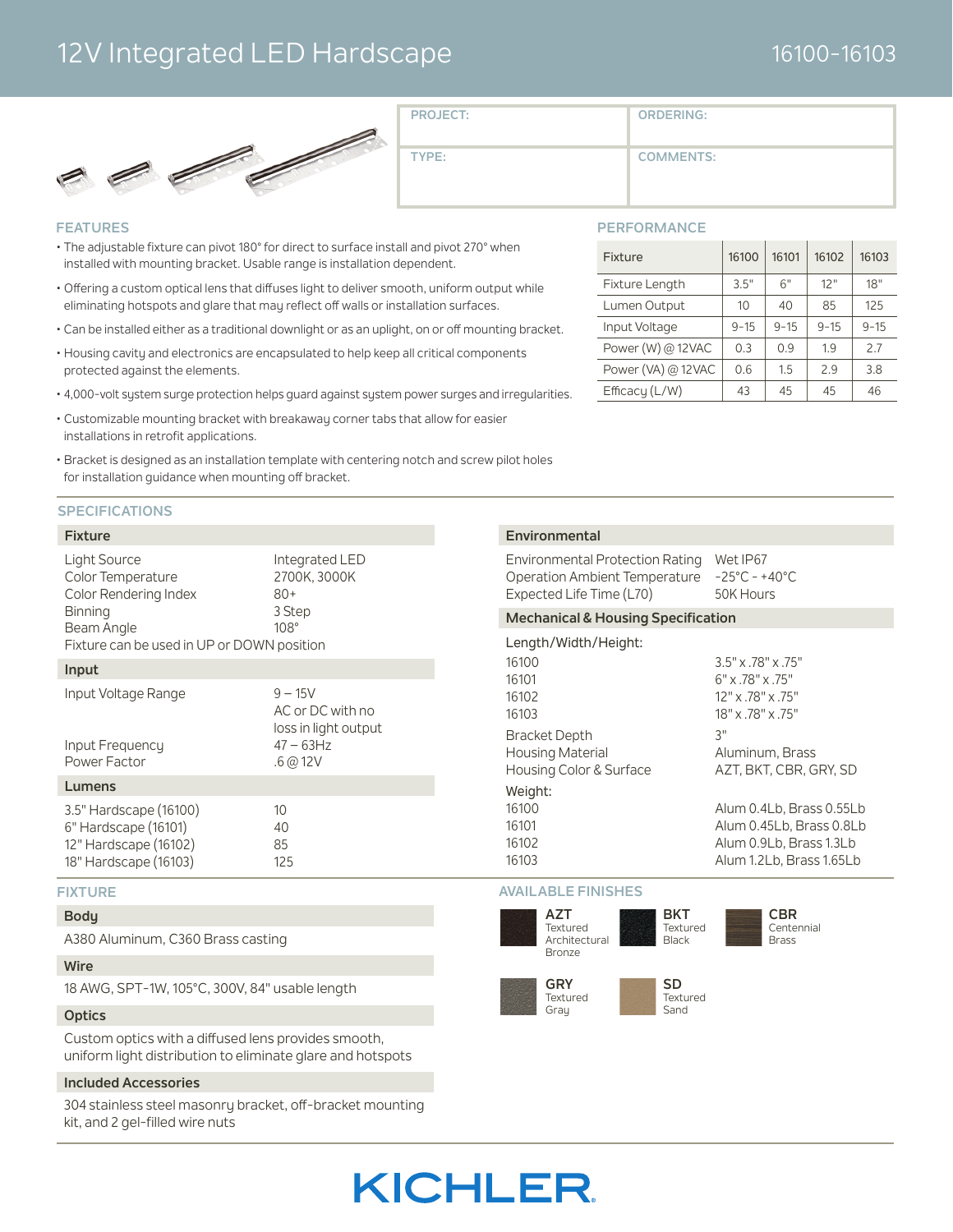## 12V Integrated LED Hardscape 16100-16103

| Power   | Wire Gauge / Length / (ft/m) Load Chart |                                  |               |                     |  |  |  |  |  |
|---------|-----------------------------------------|----------------------------------|---------------|---------------------|--|--|--|--|--|
| (VA)    | <b>10 AWG</b>                           | <b>12 AWG</b>                    | <b>14 AWG</b> | <b>16 AWG</b>       |  |  |  |  |  |
| 0-20 VA | 1860'/567 m                             | 1150'/351 m                      | 730'/223 m    | 450'/137 m          |  |  |  |  |  |
| 40 VA   | 930'/283 m                              | 580'/177 m                       | 370'/113 m    | 230'/70 m           |  |  |  |  |  |
| 60 VA   | 620'/189 m                              | 390'/119 m                       | 240'/73 m     | 150'/46 m           |  |  |  |  |  |
| 80 VA   | 470'/143 m                              | 290'/88 m                        | 180'/55 m     | $110'/34 \text{ m}$ |  |  |  |  |  |
| 100 VA  | 370'/113 m                              | 230'/70 m                        | 140'/43 m     | $90'/27$ m          |  |  |  |  |  |
| >100 VA |                                         | <b>Consult Technical Support</b> |               |                     |  |  |  |  |  |

| <b>GENERAL FIXTURE SPACING GUIDELINE</b> |              |                                                    |           |           |  |  |  |  |  |
|------------------------------------------|--------------|----------------------------------------------------|-----------|-----------|--|--|--|--|--|
| Item                                     | 16100 (3.5") | 16102 (12")<br>16101(6")<br>16103 (18")            |           |           |  |  |  |  |  |
| <b>Mounting Height</b>                   |              | Recommended Spacing (center-to-center of fixtures) |           |           |  |  |  |  |  |
| $6" - 18"$                               | $3' - 4'$    | $4' - 5'$                                          | $6' - 8'$ | $6' - 8'$ |  |  |  |  |  |
| 24"                                      | $3' - 4'$    | $4' - 5'$                                          | $6' - 8'$ | $6' - 8'$ |  |  |  |  |  |
| 36"                                      | $3' - 4'$    | $4' - 6'$                                          | $6' - 8'$ | $6' - 8'$ |  |  |  |  |  |
| 48"                                      | $3' - 4'$    | $4'-6'$                                            | $6' - 8'$ | $6' - 8'$ |  |  |  |  |  |
| 60"                                      | $3' - 4'$    | $4'-6'$                                            | $6' - 8'$ | $6' - 8'$ |  |  |  |  |  |

**Highlighted values are optimal selections for mounting height application** Tip: Use centering notch on mounting bracket to aid in spacing layout during installation.

| <b>Ordering Guide</b><br>(product number<br>breakdown) | <b>Item Number for<br/>Fixture Size</b><br>16100 = $3.5"$ Hardscape<br>$16101 = 6"$ Hardscape<br>$16102 = 12"$ Hardscape<br>$16103 = 18"$ Hardscape | <b>Product</b><br>Finish:<br><b>AZT</b> = Textured Architectural Bronze<br>$BKT = Textured Black$<br>$CBR = Centennial Brass$<br><b>GRY</b> = Textured Gray<br>$SD = Textured Sand$ | Color<br>Temperature:<br>$27 = 2700K$ , Warm White<br><b>30</b> = 3000K, Pure White |
|--------------------------------------------------------|-----------------------------------------------------------------------------------------------------------------------------------------------------|-------------------------------------------------------------------------------------------------------------------------------------------------------------------------------------|-------------------------------------------------------------------------------------|
| Example: 16101 CBR 30                                  | 16101                                                                                                                                               | B R                                                                                                                                                                                 | 3 O                                                                                 |

#### **FOOT-CANDLES (108**° **BEAM ANGLE)**

| 16100 - 3.5" Hardscape |                    |          |         |         |                               |       |  |
|------------------------|--------------------|----------|---------|---------|-------------------------------|-------|--|
|                        |                    |          |         |         | Lateral distance from fixture |       |  |
|                        | Mounting<br>Height | $\Omega$ | $1$ ft. | $2$ ft. | $3$ ft.                       | 4 ft. |  |
| Foot-                  | 6 in.              | 17.96    | 0.44    | 0.01    | 0.00                          | 0.00  |  |
| candles                | $1$ ft.            | 4.49     | 1.14    | 0.11    | 0.01                          | 0.02  |  |
|                        | 2 ft.              | 1.12     | 0.76    | 0.28    | 0.09                          | 0.03  |  |
|                        | 3 ft.              | 0.50     | 0.42    | O 25    | 0.13                          | 0.06  |  |

|         |                    | 16101 - 6" Hardscape |         |                               |         |       |
|---------|--------------------|----------------------|---------|-------------------------------|---------|-------|
|         |                    |                      |         | Lateral distance from fixture |         |       |
|         | Mounting<br>Height | $\Omega$             | $1$ ft. | 2 ft.                         | $3$ ft. | 4 ft. |
| Foot-   | 6 in.              | 72.60                | 0.88    | 0.00                          | 0.00    | 0.00  |
| candles | $1$ ft.            | 18.15                | 3.78    | 0.22                          | 0.01    | 0.03  |
|         | 2 ft.              | 4.54                 | 2.88    | 0.94                          | 0.23    | 0.05  |
|         | $3$ ft.            | 2.02                 | 1.65    | 0.93                          | 0.42    | 0.16  |

|                  | 16102 - 12" Hardscape |          |         |         |                               |       |  |                  |                    | 16103 - 18" Hardscape |                               |         |         |       |
|------------------|-----------------------|----------|---------|---------|-------------------------------|-------|--|------------------|--------------------|-----------------------|-------------------------------|---------|---------|-------|
|                  |                       |          |         |         | Lateral distance from fixture |       |  |                  |                    |                       | Lateral distance from fixture |         |         |       |
|                  | Mounting<br>Height    | $\Omega$ | $1$ ft. | $2$ ft. | $3$ ft.                       | 4 ft. |  |                  | Mounting<br>Height | $\Omega$              | 1 ft.                         | $2$ ft. | $3$ ft. | 4 ft. |
| Foot-<br>candles | 6 in.                 | 143.2    | 2.68    | 0.02    | 0.00                          | 0.00  |  | Foot-<br>candles | 6 in.              | 216.4                 | 3.25                          | 0.01    | 0.00    | 0.00  |
|                  | 1 ft.                 | 35.81    | 8.31    | 0.67    | 0.06                          | 0.11  |  |                  | $1$ ft.            | 54.10                 | 12.28                         | 0.81    | 0.05    | 0.13  |
|                  | 2 ft.                 | 8.95     | 5.86    | 2.08    | 0.58                          | 0.17  |  |                  | $2$ ft.            | 13.53                 | 8.88                          | 3.07    | 0.79    | 0.20  |
|                  | 3 ft.                 | 3.98     | 3.29    | 1.93    | 0.92                          | 0.39  |  |                  | 3 ft.              | 6.01                  | 4.99                          | 2.90    | 1.36    | 0.56  |

# **KICHLER**